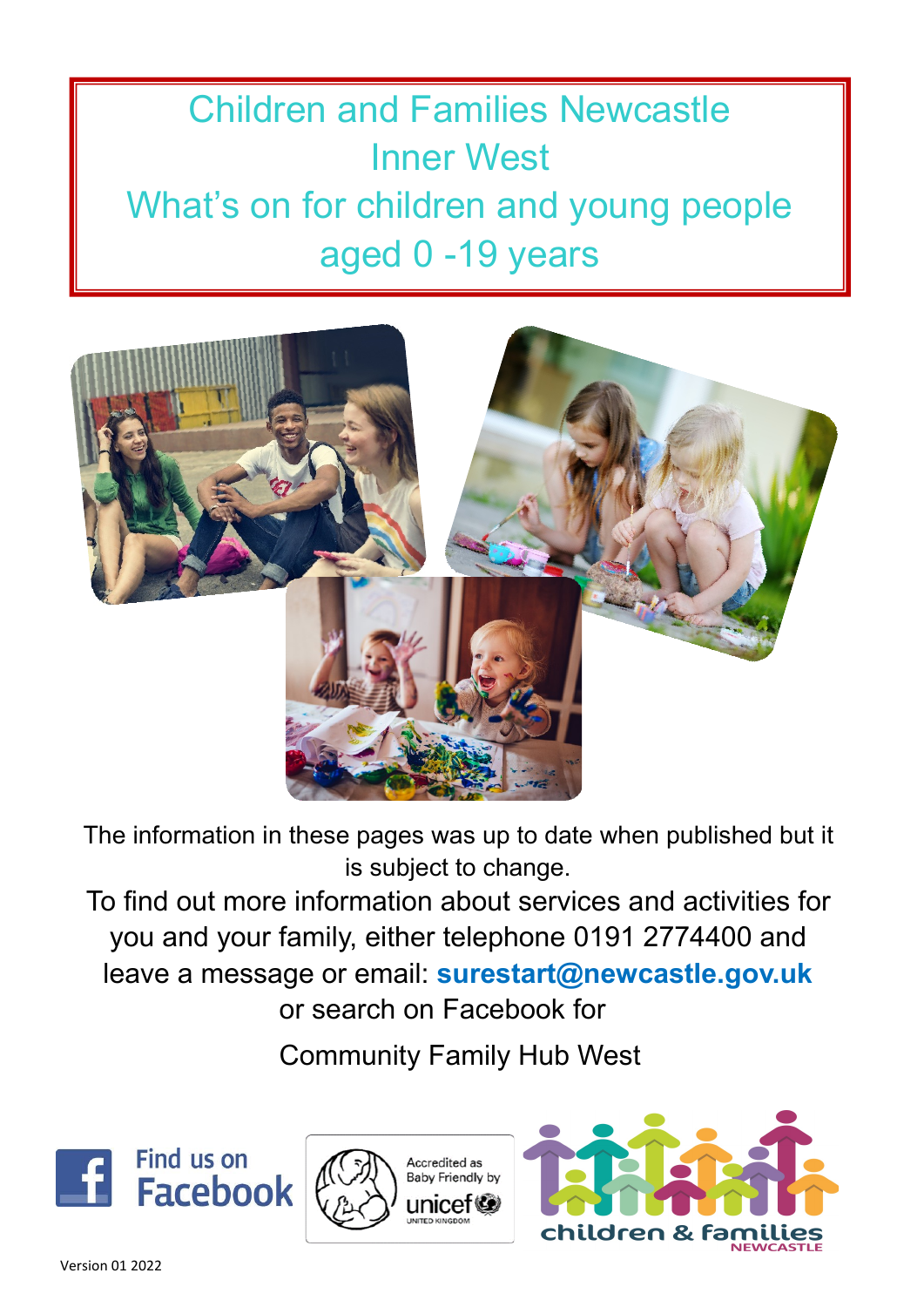|                                       | <b>Monday</b>                                                                                                                                                                                                                                                      |                                                        |         |
|---------------------------------------|--------------------------------------------------------------------------------------------------------------------------------------------------------------------------------------------------------------------------------------------------------------------|--------------------------------------------------------|---------|
| $9.30 - 11.30$                        | <b>St Robert's Carers and</b><br><b>Toddler Group</b><br>Open to all children<br>(NAPI supported)                                                                                                                                                                  | Cedar Road,<br><b>Bolbec Road</b><br>NE4 9PH           | £       |
| 9.30-11.00                            | <b>Family Cook, Play and Learn</b><br>$0 - 5$ 's                                                                                                                                                                                                                   | <b>Healthworks</b><br><b>Nunsmoor Centre</b>           | TТ      |
| 9.30-12.30                            | <b>Staff Nurse Baby Clinics</b><br>Appointments only.<br><b>Booked via Health Visiting</b><br>Team.                                                                                                                                                                | <b>Nunsmoor Centre</b>                                 |         |
| 10.00 - 11.30                         | <b>Monday are Fundays</b><br>Family fun sessions - cooking,<br>arts and crafts outdoor play<br>space, reading area for 0 to 5's<br>and their parents/carers (0 to 8<br>in the holidays)<br><b>Contact Helen to book</b><br>0191 2641959<br>helen.spring@hwn.org.uk | <b>Healthworks</b><br><b>Health Resource</b><br>Centre |         |
| $10.30 - 11.30$<br>&<br>13.00 - 14.00 | <b>Boogie Bairns for under 2's</b><br>Join a singing and dancing<br>session for children under 2,<br>and meet other families in your<br>local area.<br>Booking required.<br>Phone 0191 2727824<br>Or email<br>families.admin@children-<br>ne.org.uk                | <b>Children North East</b><br><b>Cowgate Centre</b>    |         |
| $10.30 - 11.30$                       | <b>Baby Massage-Need to</b><br>book, please ring Ayshea<br>on 0191 2260754 or email<br>ayshea@riversidechp.co.uk                                                                                                                                                   | <b>Riverside</b><br><b>Community Health</b><br>Project | $\perp$ |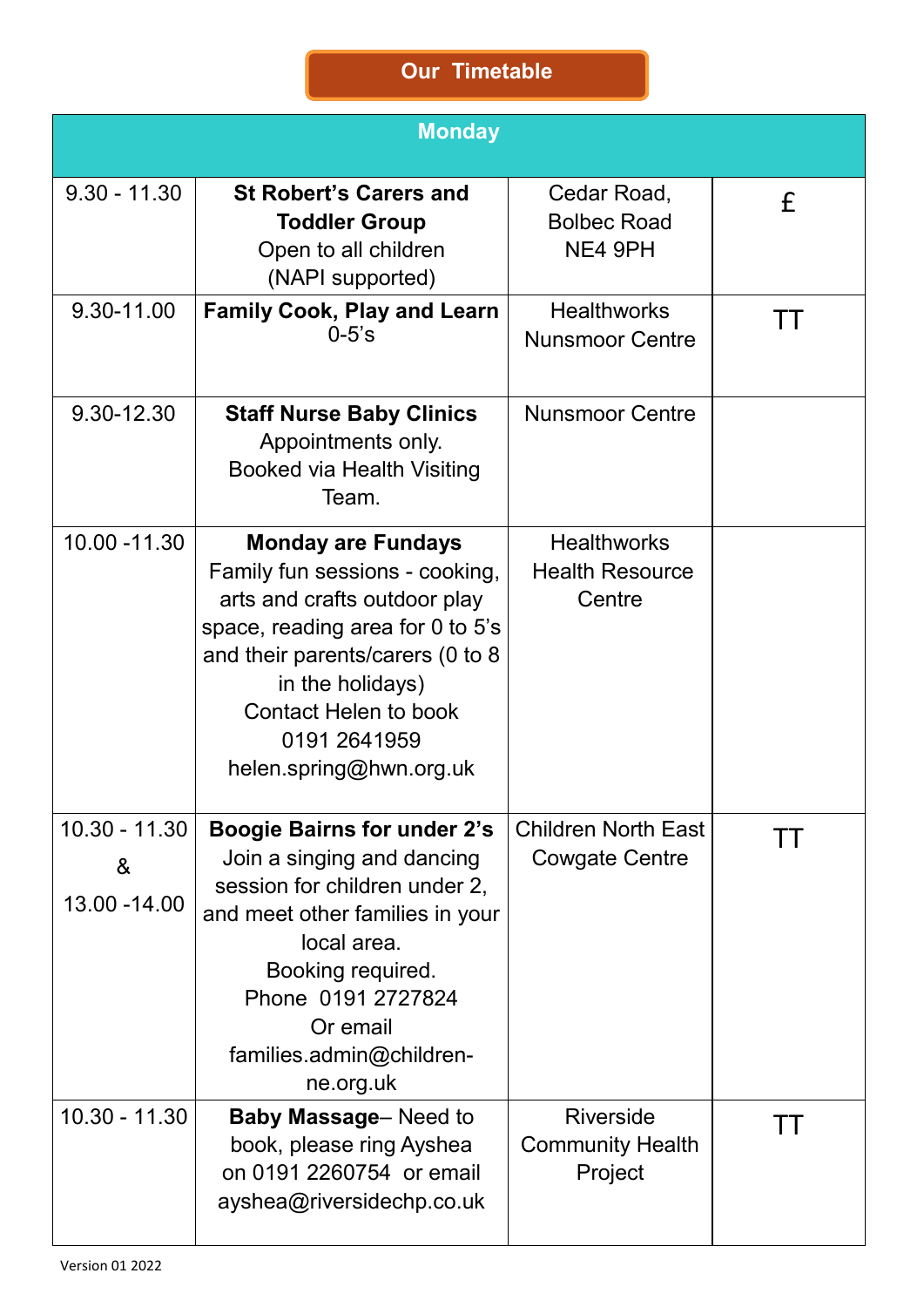|                 | <b>Monday</b>                                                                                                                                                                       |                                                                                      |              |
|-----------------|-------------------------------------------------------------------------------------------------------------------------------------------------------------------------------------|--------------------------------------------------------------------------------------|--------------|
| 11.00-13.00     | <b>New Beginnings for under</b><br>2s. Group for new parents with<br>children under 2.<br>Booking required ring 0191 272<br>7824 or email:<br>families.admin@children-<br>ne.org.uk | <b>Children North East</b><br><b>Cowgate Centre</b>                                  | $\mathbf{1}$ |
| 13.00 - 14.30   | <b>Early Explorers</b><br>Napi Supported                                                                                                                                            | <b>Scotswood Gardens</b><br>Yewcroft Ave, NE15 6TU<br>0191 2750000                   |              |
| $13.00 - 14.30$ | <b>Toddle Time</b><br>Ages 1-4 years                                                                                                                                                | <b>Riverside Community</b><br>Health<br>Project.                                     | TТ           |
| 14.00 - 18.00   | <b>Sexual Health Drop In</b><br>13 - 25 years<br>C Card, Advice, Support, STI<br>Screening and Information                                                                          | <b>Children North East</b><br><b>Young People's Service</b><br>4 Graingerville North |              |
| 15.30 - 17.30   | <b>Preparing for Baby</b><br>Antenatal class for expectant<br>parents.<br>Referral only via your midwife.                                                                           | <b>Children North East</b><br><b>Cowgate Centre</b>                                  |              |
| 15.30-18.00     | <b>Projects 4 Change</b><br>Open Access Toastie Club<br><b>Betty's Hut and Garden</b><br>$11+$<br>Call us on: 07946 314 037<br>Email us kelly@projects4change.org                   | The Cowgate Centre<br><b>Houghton Avenue</b><br>Newcastle upon Tyne<br>NE5 3UT       |              |
| 16.00-17.00     | <b>Fit Kidz-</b><br>8+ circuit session                                                                                                                                              | <b>Health Resource Centre</b><br>£2 per session                                      |              |
| 16.00 - 18.00   | Under 16s drop in (11 years to<br><b>16 years)</b> Youth activities,<br>cooking and support.<br>No need to book.                                                                    | <b>Children North East</b><br>Young People's Service<br>4 Graingerville North        |              |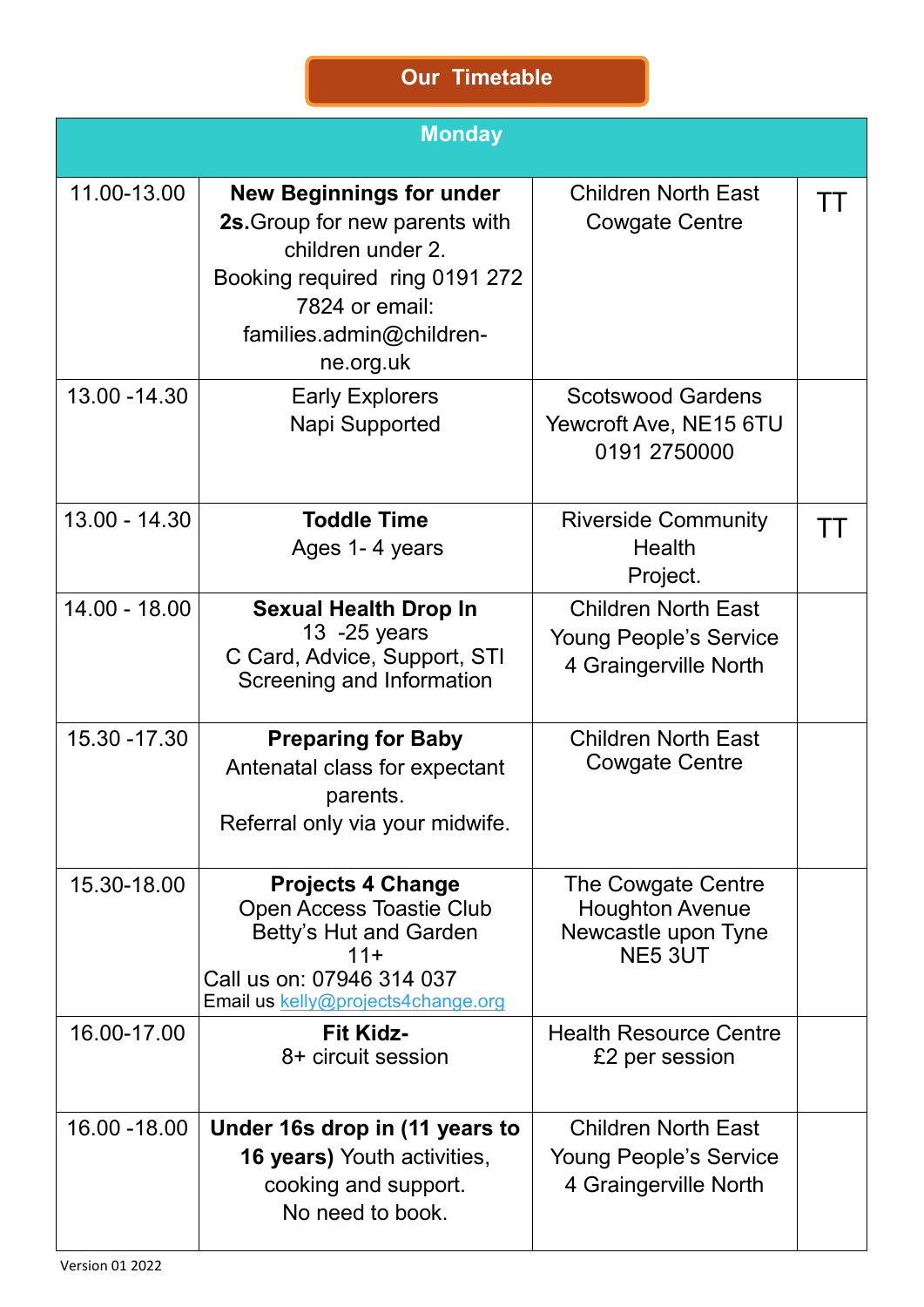|       | <b>Monday</b>                                |                                                                                            |  |
|-------|----------------------------------------------|--------------------------------------------------------------------------------------------|--|
| 16.00 | <b>Older Lad's session</b><br>Age 16 years + | <b>North Benwell Youth</b><br>Project 0191 2983201<br>email:<br>nbyp1000@btconnect.co<br>m |  |
| 18.00 | <b>Detached Session</b><br>For Teenagers     | North Benwell Youth<br>Project 0191 2983201<br>email:<br>nbyp1000@btconnect.co<br>m        |  |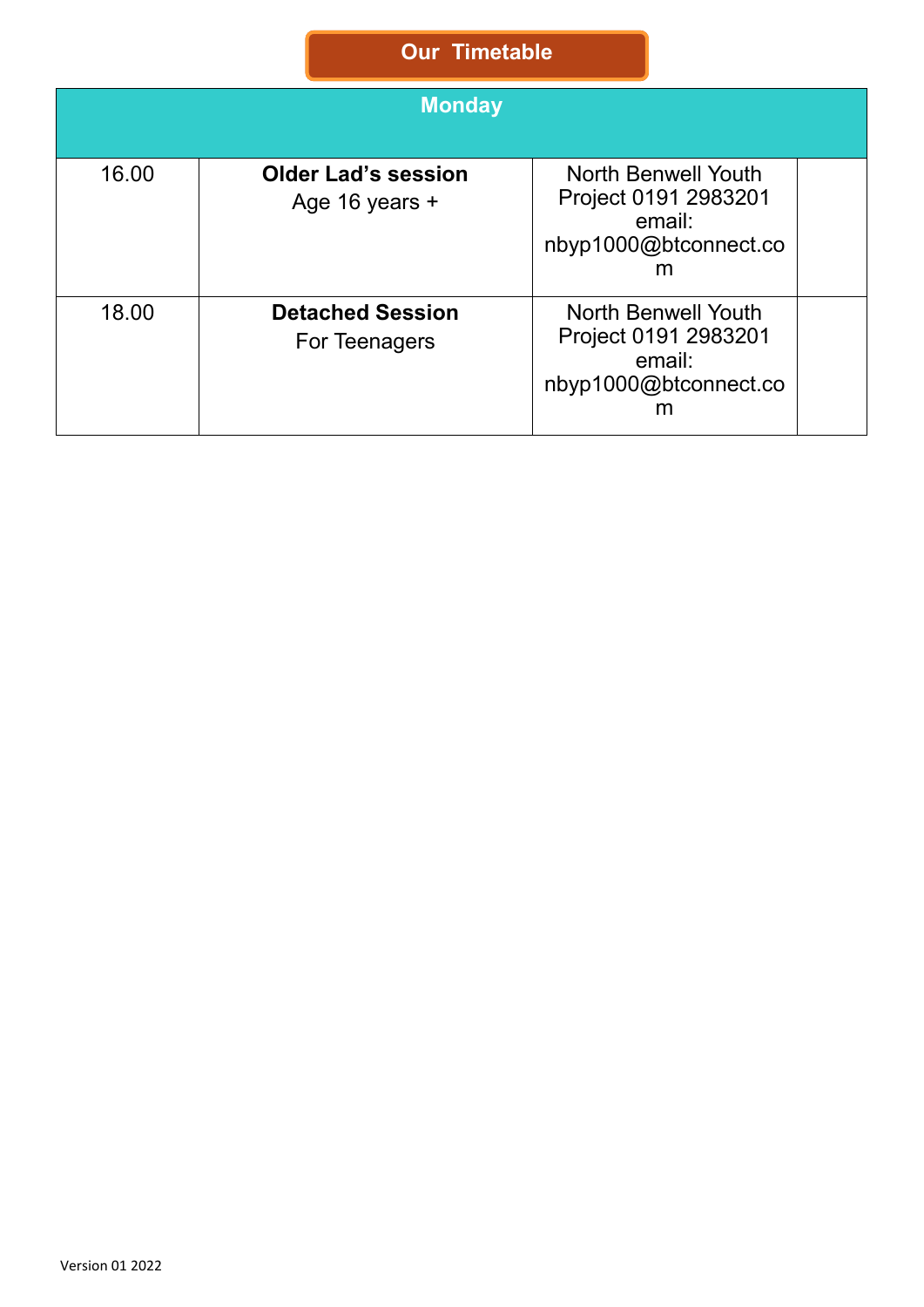|                | <b>Tuesday</b>                                                                                                                                                                                      |                                                                                 |           |
|----------------|-----------------------------------------------------------------------------------------------------------------------------------------------------------------------------------------------------|---------------------------------------------------------------------------------|-----------|
| $9.00 - 11.30$ | <b>Holy Cross Pram Group</b><br>For under 5's<br>(NAPI supported)                                                                                                                                   | <b>Holy Cross Church</b><br>Hall, Whittington<br>Grove, NE5 2SA                 | £         |
| $9.30 - 11.00$ | Stay and Play for under 3's<br>A fun filled morning for under<br>3's, including sensory activities.<br>A great opportunity to meet<br>other local families.<br>Drop in sessions, no need to<br>book | <b>Children North East</b><br><b>Cowgate Centre</b>                             | $\perp$   |
| 09.30-12.15    | <b>Staff Nurse Baby Clinics</b><br>Appointments only.<br><b>Booked via Health Visiting</b><br>Team.                                                                                                 | <b>Riverside Community</b><br><b>Health Project</b>                             |           |
| 09.30-12.30    | <b>Community Nursery Nurse</b><br><b>Development Clinic</b><br>Appointments only. Booked via<br><b>Health Visiting Team</b>                                                                         | <b>Families Matter</b>                                                          |           |
| 10.30 - 11.30  | My Baby and Me<br>from 8 weeks to 12 months                                                                                                                                                         | <b>Riverside Community</b><br><b>Health</b><br>Project                          | TТ        |
| 13.00-14.00    | <b>Virtual Breastfeeding Social</b><br>(via Zoom)<br><b>Follow Breastfeeding Mams</b><br>Newcastle on Facebook for<br>more information                                                              | <b>Healthworks</b>                                                              |           |
| 13.30-15.00    | <b>Family Cook Play and Learn</b><br>0-5 years old                                                                                                                                                  | <b>Families Matter</b><br><b>Blakelaw</b><br><b>Lindfield Avenue</b><br>NE5 3PL | <b>TT</b> |
| 14.00 - 15.40  | <b>Community Nursery Nurse</b><br><b>Development Clinic</b><br>Appointments only. Booked via<br><b>Health Visiting Team</b>                                                                         | <b>Cowgate Centre</b>                                                           |           |
| <b>TBC</b>     | <b>Ma Simba Baby Wellness</b><br><b>Sessions</b><br><b>Contact Nikita</b><br>nikita@angelou-centre.org.uk                                                                                           | <b>Angelou Centre</b>                                                           |           |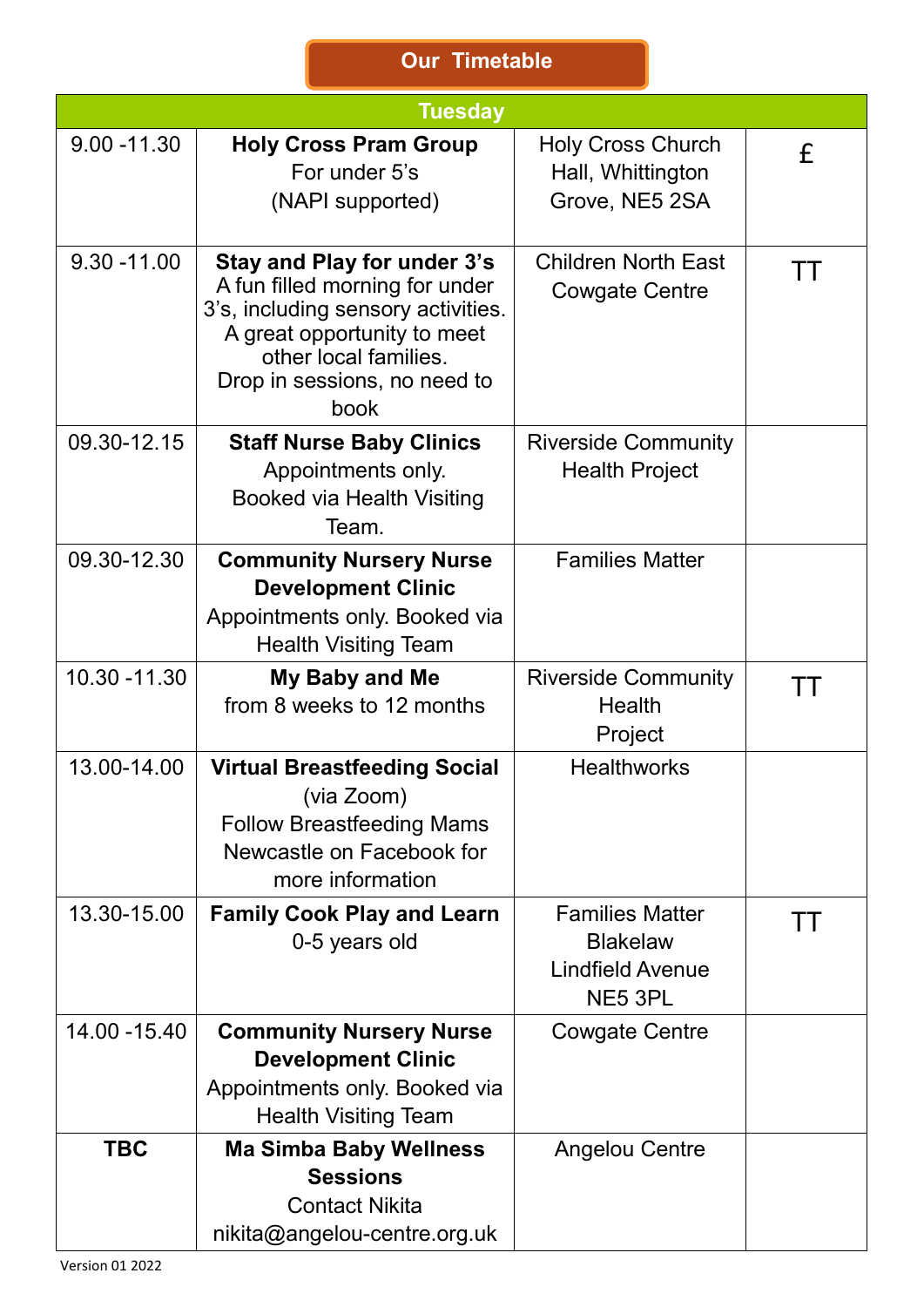|             | <b>Tuesday</b>                                                                                                                                                                                                                                                                     |                                                                                       |  |  |
|-------------|------------------------------------------------------------------------------------------------------------------------------------------------------------------------------------------------------------------------------------------------------------------------------------|---------------------------------------------------------------------------------------|--|--|
| 16.00-17.00 | <b>Junior Boxing Session</b><br>for 5-14 year olds<br>Our community boxing club<br>is a no pressure to compete<br>club, and is free of charge,<br>no need to book, although<br>must contact before first<br>session<br>Facebook.co.uk/<br>sportingchancene or<br>Jamie@scne.org.uk | <b>Sporting Chance</b><br><b>Community Boxing Club</b><br>@ The Cowgate Centre        |  |  |
| 16.00-17.30 | <b>After School Club</b><br>Success4all<br>Under 10's Free<br>Need to book through Olivia<br>07588217683                                                                                                                                                                           | <b>Blakelaw Neighbourhood</b><br>Centre                                               |  |  |
| 16.30-18.00 | <b>Projects 4 Change</b><br>Open Access Guardians of<br>the Garden Environmental<br>Group 11+<br>Call us on: 07946 314 037<br>Email us<br>kelly@projects4change.org                                                                                                                | The Cowgate Centre<br><b>Houghton Avenue</b><br>Newcastle upon Tyne<br><b>NE5 3UT</b> |  |  |
| 16.30-17.30 | <b>Girls Group</b><br>Ages 11-13<br>0191 2983201<br>email: nbyp1000@btconnect<br>.com                                                                                                                                                                                              | <b>North Benwell Youth</b><br>Project                                                 |  |  |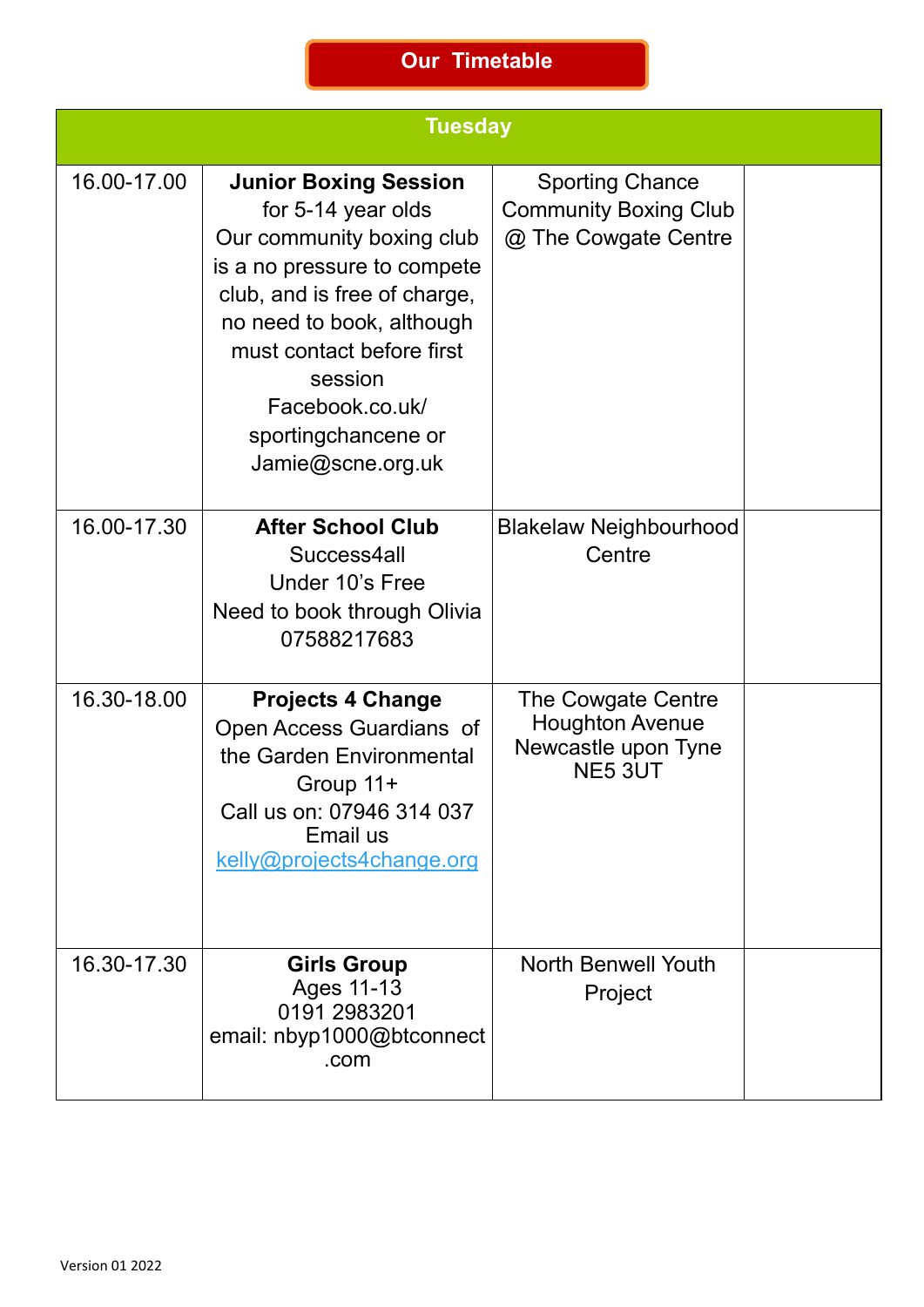|               | <b>Tuesday</b>                                                                                                                                                                                                   |                                       |  |
|---------------|------------------------------------------------------------------------------------------------------------------------------------------------------------------------------------------------------------------|---------------------------------------|--|
| 17.00-19.00   | <b>Tuesday Club</b><br>5-11 year olds girls<br>Tel number 0191 2734942                                                                                                                                           | West End Women and<br>Girls           |  |
| 17.00 - 19.00 | <b>Teenage Safe 4 Life</b><br>For girls aged 11-13 yrs and<br>14-17 yrs<br>Domestic abuse recovery<br>course supporting victims<br>and survivors on their<br>journey to safety.<br><b>Contact Rochelle Artus</b> | West End Women and<br><b>Girls</b>    |  |
| 17.45         | <b>Fitness Sessions</b><br>(Running)<br>Open group 0191 2983201<br>email: nbyp1000@btconnect<br>.com                                                                                                             | <b>North Benwell Youth</b><br>Project |  |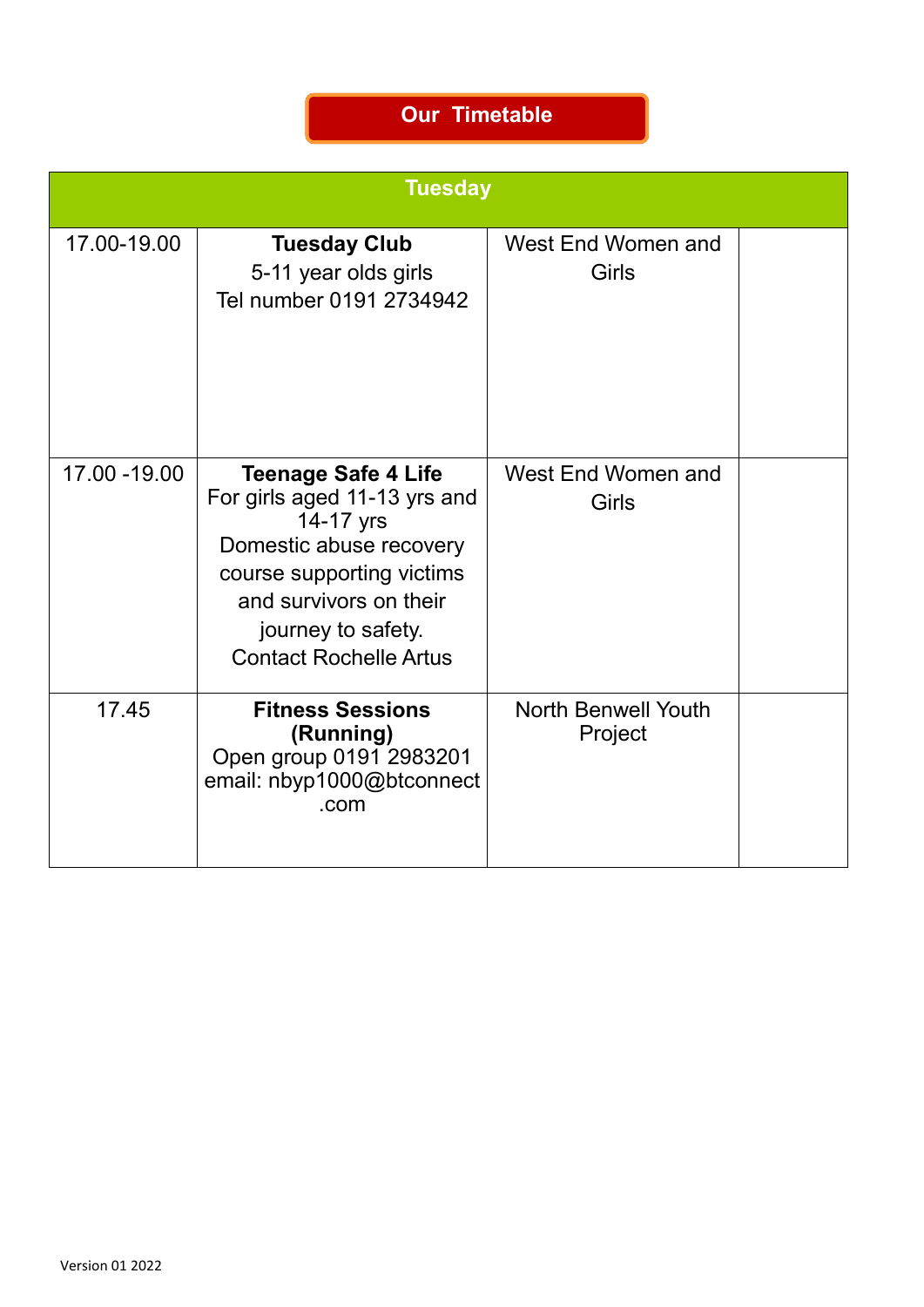|             | Wednesday                                                                                                                                       |                                                 |  |
|-------------|-------------------------------------------------------------------------------------------------------------------------------------------------|-------------------------------------------------|--|
| 09.30-11.30 | <b>Walk and Talk</b><br>First hour gentle fitness in the<br>park<br>Second hour - optional social<br>session for parents back at the<br>centre. | <b>Nunsmoor Centre</b>                          |  |
| 09.30-10.30 | <b>Boogie Bairns</b><br>0-2's year olds<br>No need to book, just come<br>along.<br>Spaces are allocated on a first<br>come first serve basis.   | <b>Health Resource</b><br>Centre                |  |
| 09.30-12.30 | <b>Staff Nurse Baby Clinics</b><br>Appointments only.<br><b>Booked via Health Visiting</b><br>Team.                                             | Cowgate Centre                                  |  |
| 10.00-11.30 | <b>Breastfeeding Social Group</b><br>For more information please<br>send a message or call on<br>07826531575                                    | <b>Healthworks</b><br><b>Nunsmoor Centre</b>    |  |
| 10.00-12.00 | <b>Food And Fuel For All</b><br>Adults only, for parents with<br>children 5+<br>For more information contact<br>0191 2260754                    | Riverside<br><b>Community Health</b><br>Project |  |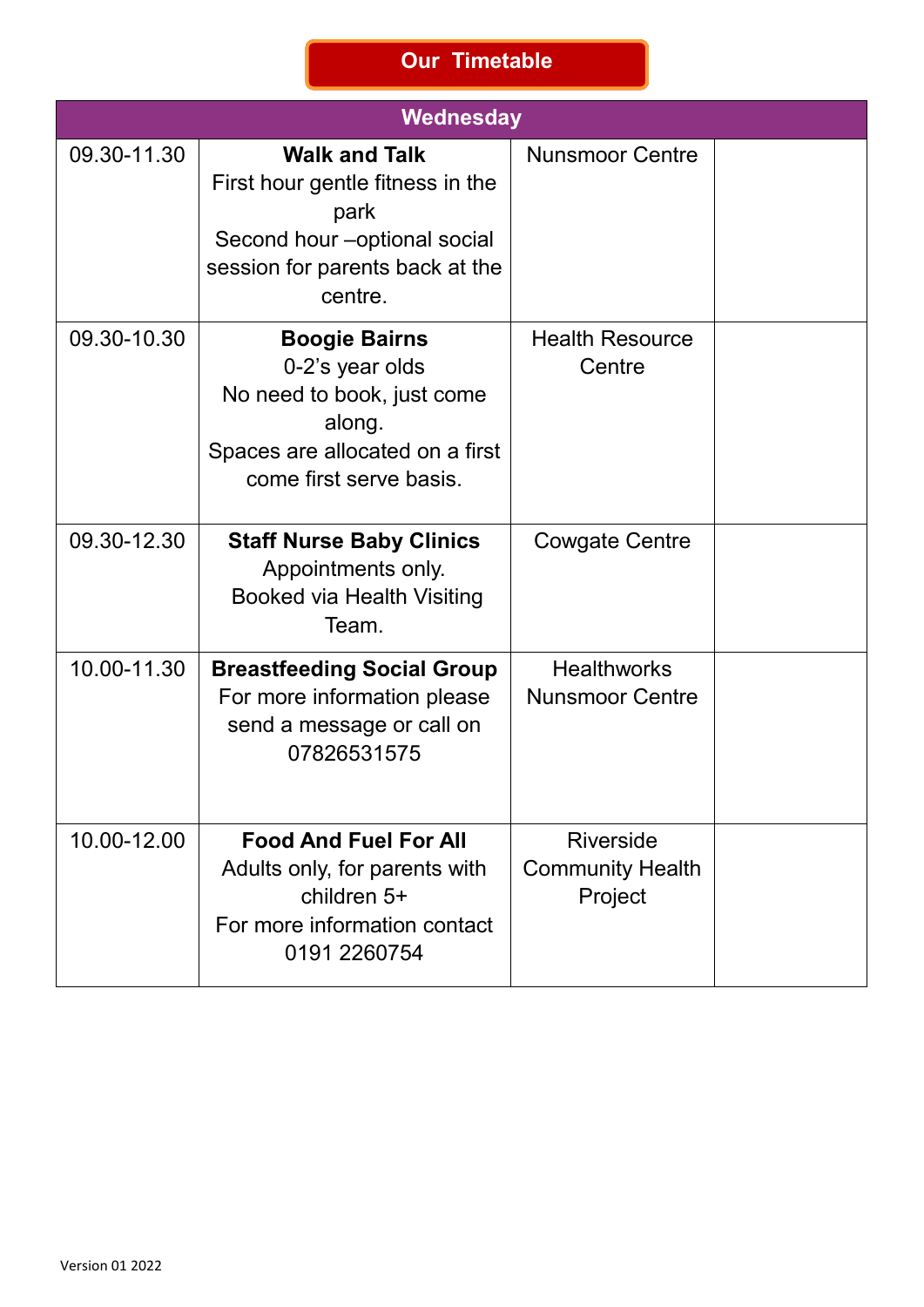|                            | <b>Wednesday</b>                                                                                                                                                                                                                                                                                                                                                                                                                                                             |                                                                                                                                                              |  |
|----------------------------|------------------------------------------------------------------------------------------------------------------------------------------------------------------------------------------------------------------------------------------------------------------------------------------------------------------------------------------------------------------------------------------------------------------------------------------------------------------------------|--------------------------------------------------------------------------------------------------------------------------------------------------------------|--|
| 10.00-12.00                | <b>Supporting Your Autistic Child</b><br>Workshop<br>To book please contact Kerrie<br>Highcock on<br>0191 4109974 or<br>Kerrie.highcock@ne-as.org.uk                                                                                                                                                                                                                                                                                                                         | <b>Nunsmoor Centre</b><br>05/01,02/02,02/03,<br>06/04,04/05                                                                                                  |  |
| 13.00-14.30<br>13.00-15.00 | <b>Rainbow Borrowers</b><br>Toy loan service<br>These sessions are dedicated for<br>children with additional needs, and<br>their families<br>For more information ring NAPI on<br>0191 2656158<br><b>Fuel and Food-Cooking</b><br><b>Together</b><br>Practical cooking sessions;<br>cooking on a budget, cooking from<br>scratch and different types of<br>cooking methods<br><b>Booking required</b><br>Phone 0191 2727824<br>Or email<br>families.admin@children-ne.org.uk | <b>Health Resource</b><br>Centre<br><b>Adelaide Terrace</b><br>NE4 8BE<br>05/01,02/02,02/03,06.<br>04<br><b>Children North East</b><br><b>Cowgate Centre</b> |  |
| 13.00-15.30                | <b>Autism Hub Drop In</b><br>To book please contact Kerrie<br>Highcock on<br>0191 4109974 or<br>Kerrie.highcock@ne-as.org.uk                                                                                                                                                                                                                                                                                                                                                 | <b>Nunsmoor Centre</b><br>05/01,02/02,02/03,<br>06/04,04/05                                                                                                  |  |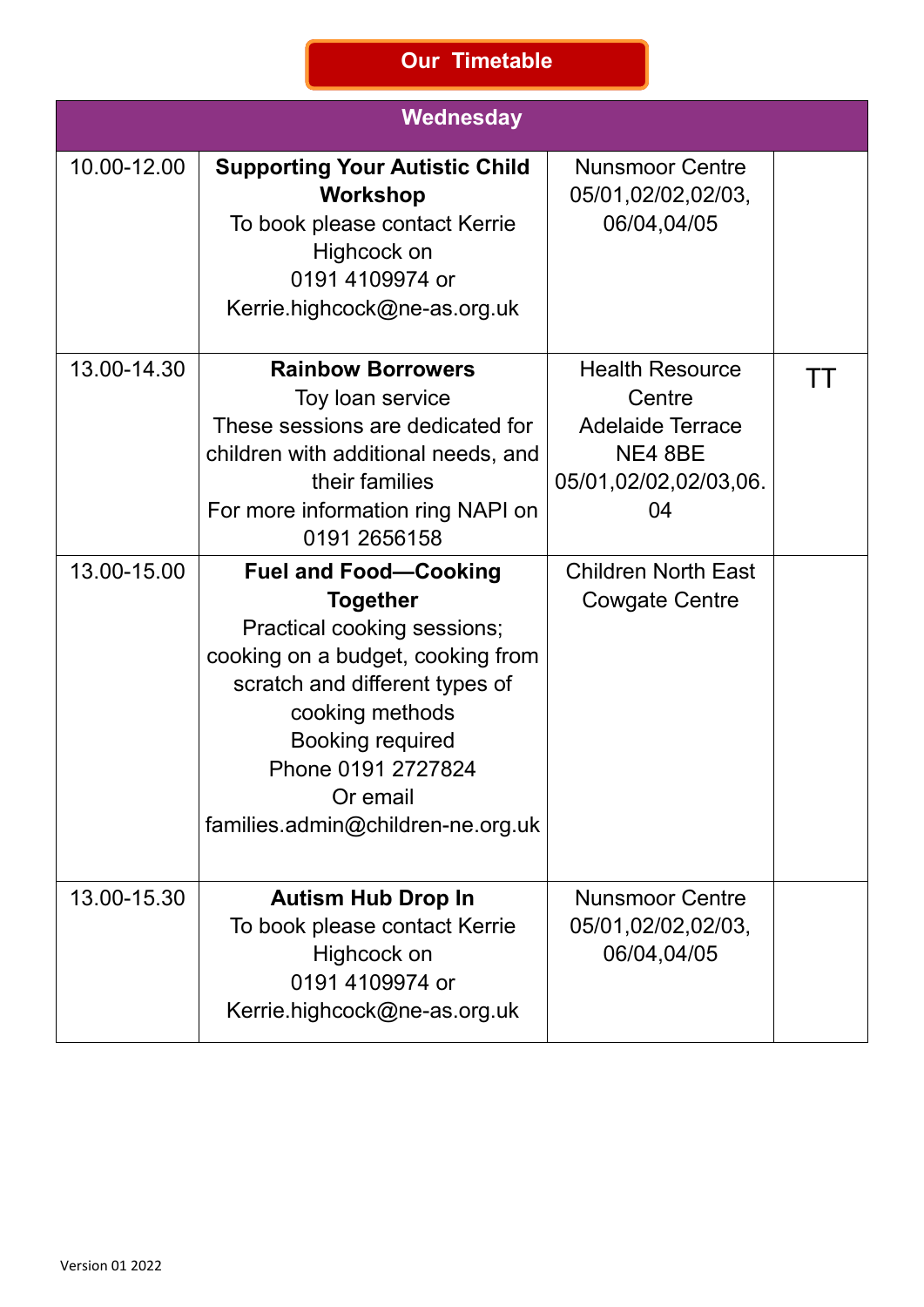|                          | Wednesday                                                                                                                                                                                                                                                |                                                                                     |  |
|--------------------------|----------------------------------------------------------------------------------------------------------------------------------------------------------------------------------------------------------------------------------------------------------|-------------------------------------------------------------------------------------|--|
| 14.00-15.40              | <b>Community Nursery Nurse</b><br><b>Developmental Clinic</b><br>Appointments only.<br>Book via Health Visiting Team.                                                                                                                                    | Cowgate Centre                                                                      |  |
| 16.00 - 17.30            | <b>FAB Group:</b><br>$11$ yrs $- 18$ yrs<br>1st Wednesday of the month,<br>alternate months, for young people<br>with disabilities<br>Booking required, please contact:<br>Stephanie.weighill-cole@children-<br>ne.org.uk<br>0191 2733997<br>07724868606 | <b>Children North East</b><br><b>Young People Service</b><br>4 Graingerville North, |  |
| 16.30 - 17.30            | <b>Young Drillers</b><br>Boys aged 13+<br>0191 2983201<br>email: nbyp1000@btconnect.com                                                                                                                                                                  | <b>North Benwell Youth</b><br>Project                                               |  |
| 16.30 - 18.30            | <b>Music with Adam</b><br>0191 2983201<br>email: nbyp1000@btconnect.com                                                                                                                                                                                  | <b>North Benwell Youth</b><br>Project                                               |  |
| 17.30 - 18.30            | Key groups 11+<br>Tel Number 0191 2983201<br>email: nbyp1000@btconnect.com                                                                                                                                                                               | <b>North Benwell Youth</b><br>Project                                               |  |
| 18.00<br>Version 01 2022 | <b>Detached Session</b><br>For Teeangers<br>0191 2983201<br>email: nbyp1000@btconnect.com                                                                                                                                                                | <b>North Benwell Youth</b><br>Project                                               |  |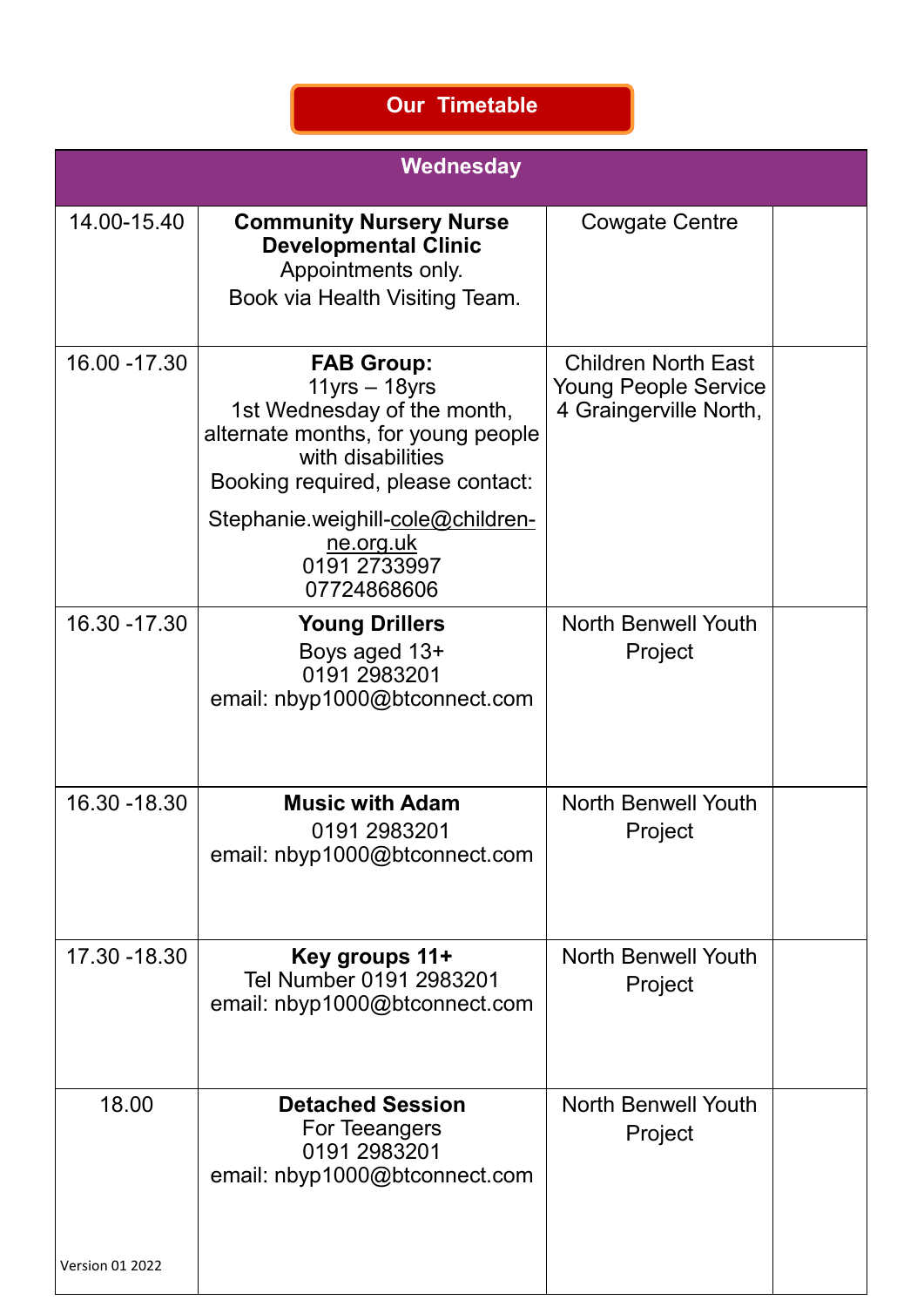|                | <b>Thursday</b>                                                                                                                                                                                           |                                                                                        |                    |  |
|----------------|-----------------------------------------------------------------------------------------------------------------------------------------------------------------------------------------------------------|----------------------------------------------------------------------------------------|--------------------|--|
| $9.15 - 10.30$ | <b>Breakfast Stay and Play</b><br>For 12 months to 4 years.<br><b>Breakfast is provided</b>                                                                                                               | <b>Riverside</b><br><b>Community Health</b><br>Project                                 | $\mathbf{1}$       |  |
| 9.15-12.15     | <b>Community Nursery Nurse</b><br><b>Developmental Clinic</b><br>Appointments only.<br>Book via Health Visiting<br>Team.                                                                                  | <b>Riverside</b><br><b>Community Health</b><br>Project                                 |                    |  |
| $9.30 - 11.00$ | <b>Stay and Play for under 3s</b><br>A fun filled morning for<br>under 3's, including sensory<br>activities. A great opportunity<br>to meet other local families.<br>Drop in sessions, no need to<br>book | <b>Children North</b><br><b>East Cowgate</b><br>Centre                                 | TТ                 |  |
| $9.30 - 11.15$ | <b>Nunsmoor Parent and</b><br><b>Toddler Group 0-5yrs ring</b><br>to book 0191 2774400                                                                                                                    | <b>The Nunsmoor</b><br><b>Trust</b><br><b>Nunsmoor Centre</b>                          | £1 suggested<br>ТT |  |
| $9.30 - 11.30$ | <b>Kelly's Parent and Toddler</b><br><b>Group</b> open to every child<br>under 5<br>(NAPI supported)                                                                                                      | <b>Denton Burn</b><br><b>Methodist</b><br>Church, West<br>Road, Denton<br>Burn, NE157E | £                  |  |
| 10-11.30       | <b>Sensory Baby</b><br>For 0-12 months<br>No booking required                                                                                                                                             | <b>Health Resource</b><br>Centre<br><b>Adelaide Terrace</b>                            |                    |  |
| 12.00-13.00    | <b>Toy Library Drop-in</b><br>New toys and games<br>suitable for babies, toddlers<br>and pre-school children                                                                                              | The Nunsmoor<br><b>Trust</b><br><b>Nunsmoor Centre</b>                                 | £ TT               |  |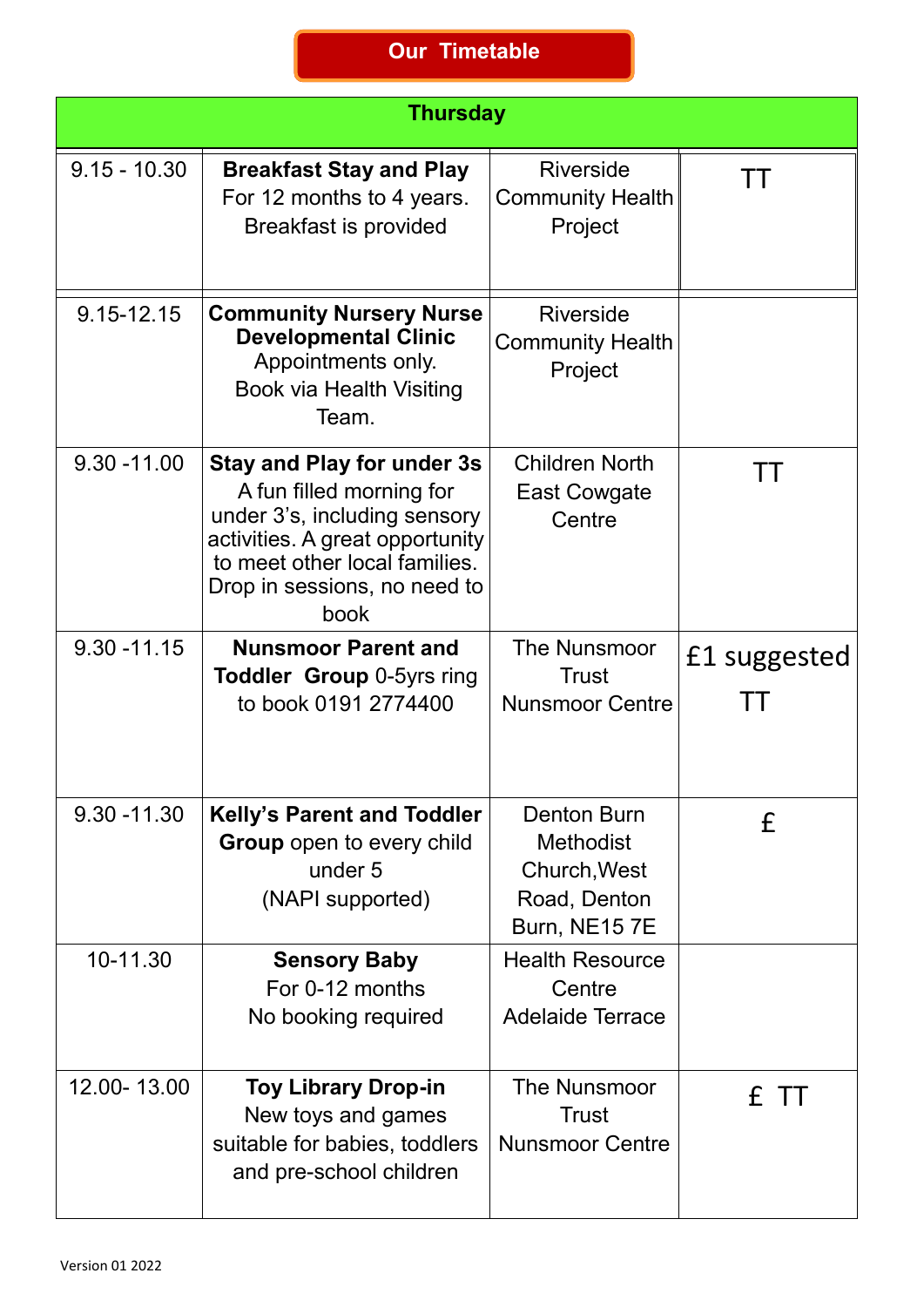|                 | <b>Thursday</b>                                                                                                               |                                                                                  |    |
|-----------------|-------------------------------------------------------------------------------------------------------------------------------|----------------------------------------------------------------------------------|----|
| 12.30-16.00     | <b>Community Nursery Nurse</b><br><b>Developmental Clinic</b><br>Appointments only.<br>Book via Health Visiting Team.         | <b>Health Resource</b><br>Centre<br><b>Adelaide Terrace</b>                      |    |
| $13.00 - 14.00$ | <b>Boogie Bairns</b><br>From 8 weeks to 2 years                                                                               | <b>Riverside Community</b><br><b>Health Project</b>                              | TТ |
| 13.00 - 15.00   | <b>Young Mums</b><br>0191 2983201<br>email: nbyp1000@btconnect.com                                                            | <b>North Benwell Youth</b><br>Project                                            |    |
| 14.00 - 18.00   | <b>Sexual Health Drop In</b><br>13 - 25 years<br>C Card, Advice, Support, STI<br>Screening and Information<br>No need to book | <b>Children North East</b><br>Young People's<br>Service<br>4 Graingerville North |    |
| 15.15 - 16.15   | <b>Rainbow Warriors</b><br>(Girls) aged 14+<br>0191 2983201<br>email: nbyp1000@btconnect.com                                  | <b>North Benwell Youth</b><br>Project                                            |    |
| 15.30-18.00     | <b>Projects4Change</b><br>Open Access Toastie Club Betty's<br>Hut and Garden 11+<br>Call us on: 07946 314 037<br>Email us     | The Cowgate Centre<br><b>Houghton Avenue</b><br>Newcastle upon Tyne<br>NE5 3UT   |    |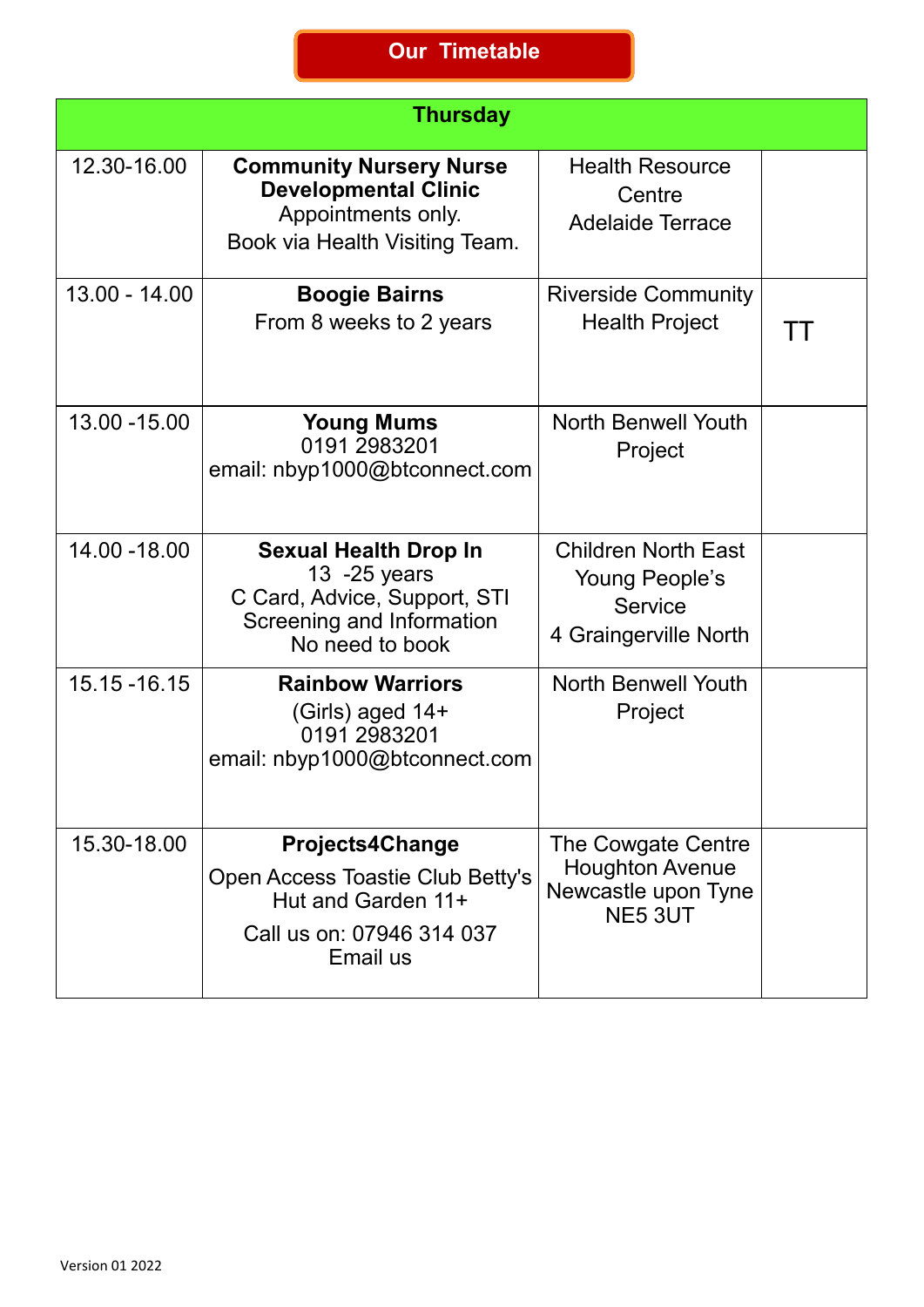|               | <b>Thursday</b>                                                                                                                                                                                          |                                                                                                        |    |
|---------------|----------------------------------------------------------------------------------------------------------------------------------------------------------------------------------------------------------|--------------------------------------------------------------------------------------------------------|----|
| 16.00 - 17.00 | <b>BB Group Mixed session</b><br>8 to 11 years                                                                                                                                                           | <b>North Benwell Youth</b><br>Project                                                                  |    |
| 16.00-17.30   | <b>After School Club</b><br>Success4all<br>Under 10's Free<br>Need to book through Olivia<br>07588217683                                                                                                 | <b>Blakelaw</b><br>Neighbourhood<br>Centre                                                             |    |
| 16.00-17.30   | <b>Junior Youth Club</b><br>For ages 5-12 year olds<br>Session is free, no need to book<br>For further information email<br>Leoni.roberts@inspireyouthtw.org                                             | <b>Inspire Youth</b><br><b>Robert Stewart</b><br><b>Memorial URC</b><br>Church<br><b>Wingrove Road</b> |    |
| 16.00-18.00   | Over 16s drop in<br>(16 years to 25 years) Youth<br>activities, cooking and support.<br>No need to book.                                                                                                 | <b>Children North East</b><br>Young People's<br><b>Service</b><br>4 Graingerville North                |    |
| 16.30 - 17.30 | <b>Happy Hands Group</b><br>4-6 year olds craft club<br>Drop in sessions, no need to book                                                                                                                | <b>Children North East</b><br>Cowgate centre                                                           | TT |
| 16.30 - 17.30 | Kids can Cook 7-12years<br>Delivered by Healthworks<br>Booking required ring<br>0191 2727824 or email<br>families.admin@children-ne.org.uk                                                               | The Cowgate Centre                                                                                     | TТ |
| 16.30 - 18.30 | Girls Club Make a Noise<br>Ages 8 to 13 years. Play music, sing,<br>mc, write songs, learn an instrument,<br>come along and make a noise!<br>Complete beginners to advanced, no<br>experience necessary. | <b>West End Women</b><br>and Girls                                                                     |    |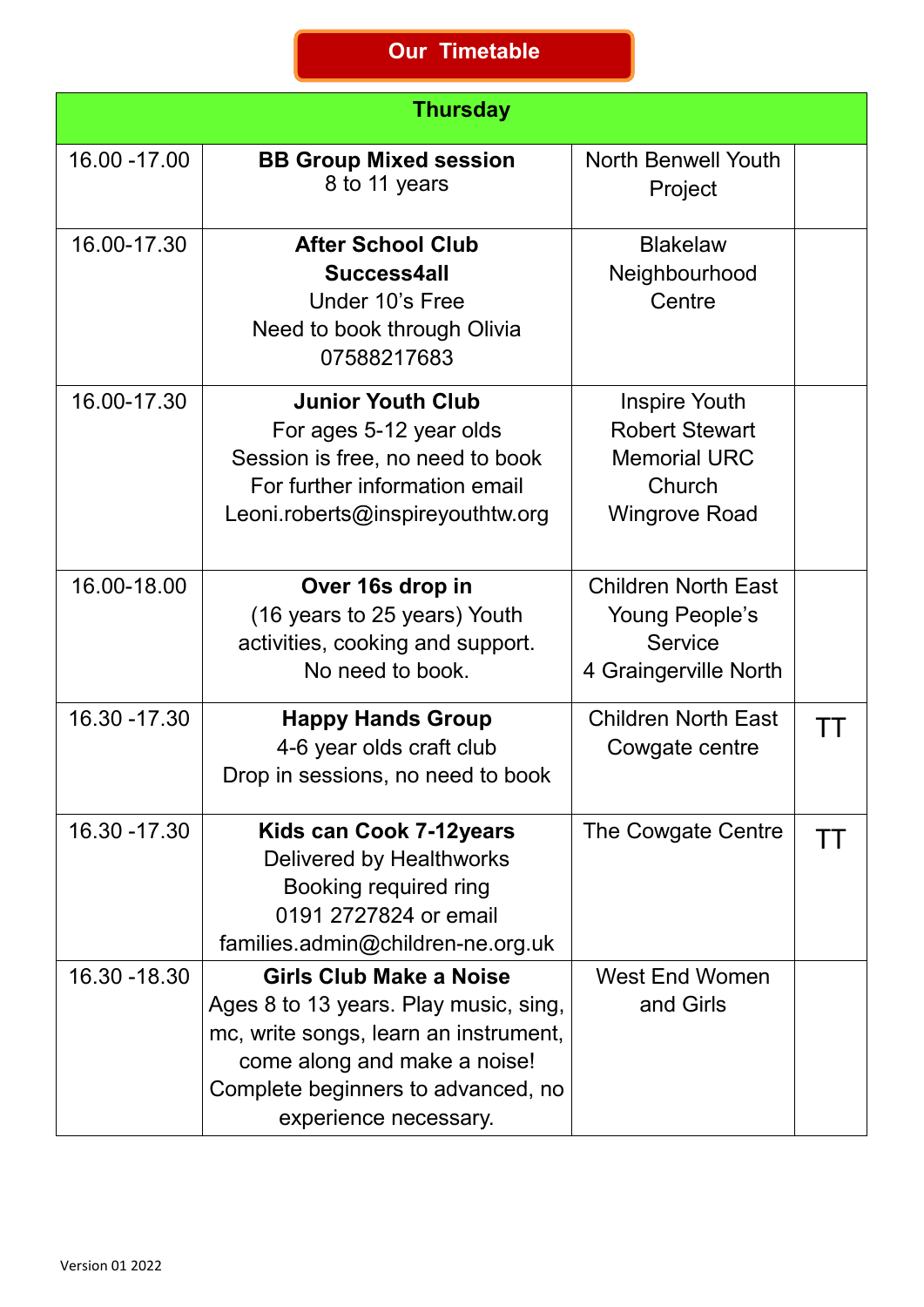|               | <b>Thursday</b>                                                                                                                                           |                                                                             |  |
|---------------|-----------------------------------------------------------------------------------------------------------------------------------------------------------|-----------------------------------------------------------------------------|--|
| 17.30 - 19.30 | <b>Older Girls</b><br>Ages 13 to 19 years<br>Come and have a frisk, smash the<br>patriarchy and make new friends                                          | West End Women<br>and Girls                                                 |  |
| 18.00-19.30   | <b>Clarewood Girls Group</b><br>For ages $11-16$<br>Session is free, no need to book<br>For further information email<br>Leoni.roberts@inspireyouthtw.org | Inspire Youth<br>Clarewood<br><b>Community House</b><br><b>Arthurs Hill</b> |  |
| 18.15         | <b>Young People's Committee</b><br>0191 2983201<br>email: nbyp1000@btconnect.com                                                                          | <b>North Benwell Youth</b><br>Project                                       |  |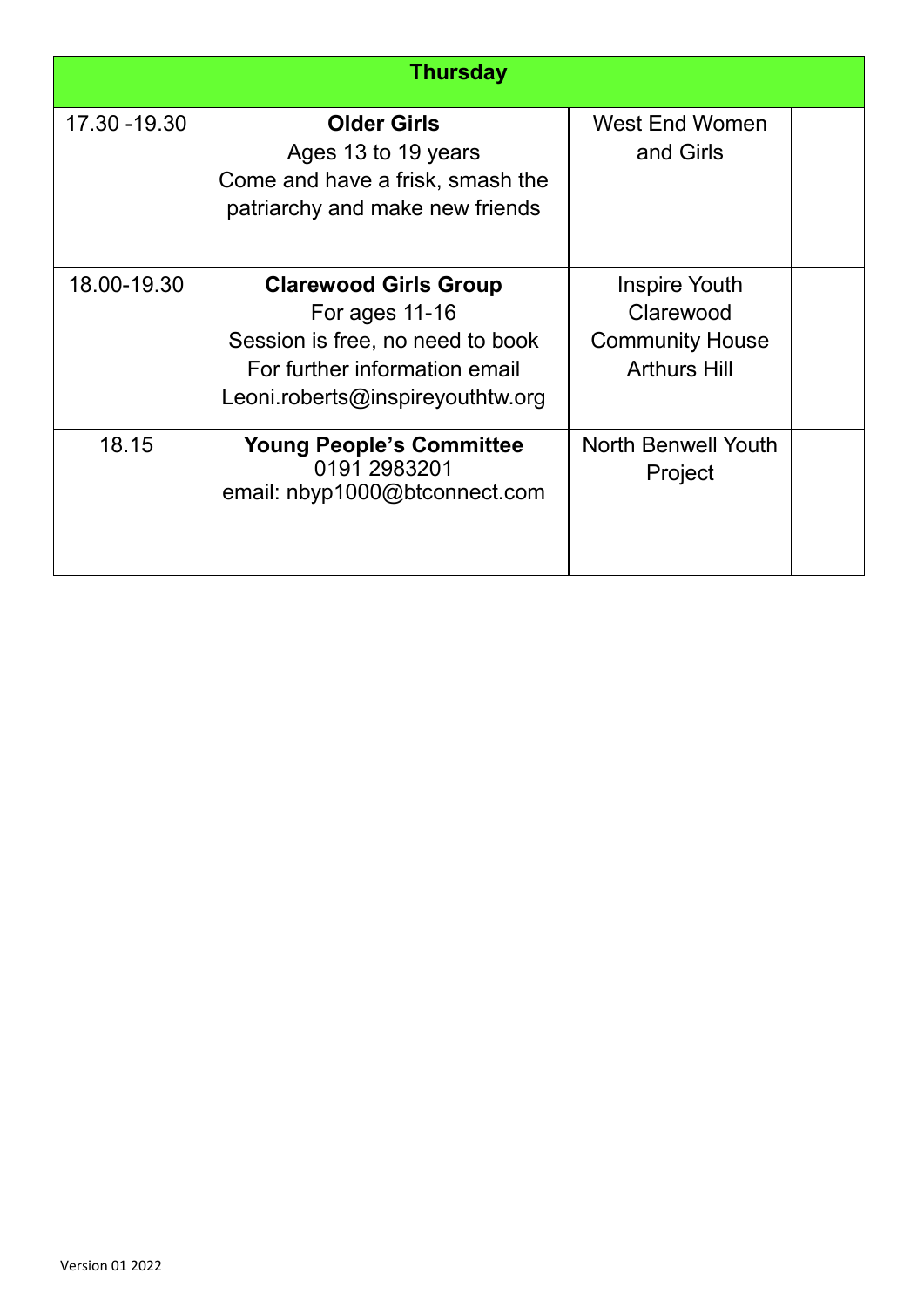|                                        | <b>Friday</b>                                                                                                                                                                                   |                                                                    |              |
|----------------------------------------|-------------------------------------------------------------------------------------------------------------------------------------------------------------------------------------------------|--------------------------------------------------------------------|--------------|
| 09.00-10.45                            | <b>Broadwood Toddlers</b>                                                                                                                                                                       | <b>Broadwood Primary</b>                                           | TT           |
|                                        | Open to every child under 5<br>Napi Supported                                                                                                                                                   | School<br><b>Broadwood Road</b><br><b>NE157TB</b>                  | £            |
| $9.30 - 11.30$                         | <b>St Robert's Carers and</b><br><b>Toddler Group Open to all</b><br>children (NAPI supported)                                                                                                  | Cedar Road, Bolbec<br>Road<br>NE4 9PH                              | £            |
| 09.30-12.30                            | <b>Community Nursery Nurse</b><br><b>Development Clinic</b><br>Appointments only.<br><b>Booked via Health Visiting</b><br>Team.                                                                 | <b>Nunsmoor Centre</b>                                             |              |
| 10.00 - 11.00                          | Tots of Fun for under 3's<br>Stay and Play session for<br>Dads, Grandads and male<br>carers.<br>Drop in session, no need to<br>book                                                             | <b>Children North East</b><br><b>Cowgate Centre</b>                | TТ           |
| 10.00 -11.30                           | <b>Story Time and Snack 0-5s</b><br>A themed story box<br>programme including<br>making a snack linked to the<br>story. Session will include<br>dental hygiene and portion<br>sizes information | <b>Health Resource Centre</b><br><b>Benwell</b>                    |              |
|                                        | 10.00 -12.00   Al-Ihsan Mother, Baby and<br><b>Toddler Group.</b><br>A fun and friendly group with<br>Islamic flavour in a safe<br>environment                                                  | The Nunsmoor Centre.<br>To book a space call<br>Shamim 07890358607 | $\perp$<br>£ |
| 10.30-12.00<br><u> /ersion 01 2022</u> | <b>Pendower Good</b><br><b>Neighbour Project</b><br><b>Toddlers</b> for under 5s (NAPI<br>supported)                                                                                            | 14 Sunny Bank Avenue,<br>Pendower, NE15 6AR                        | £            |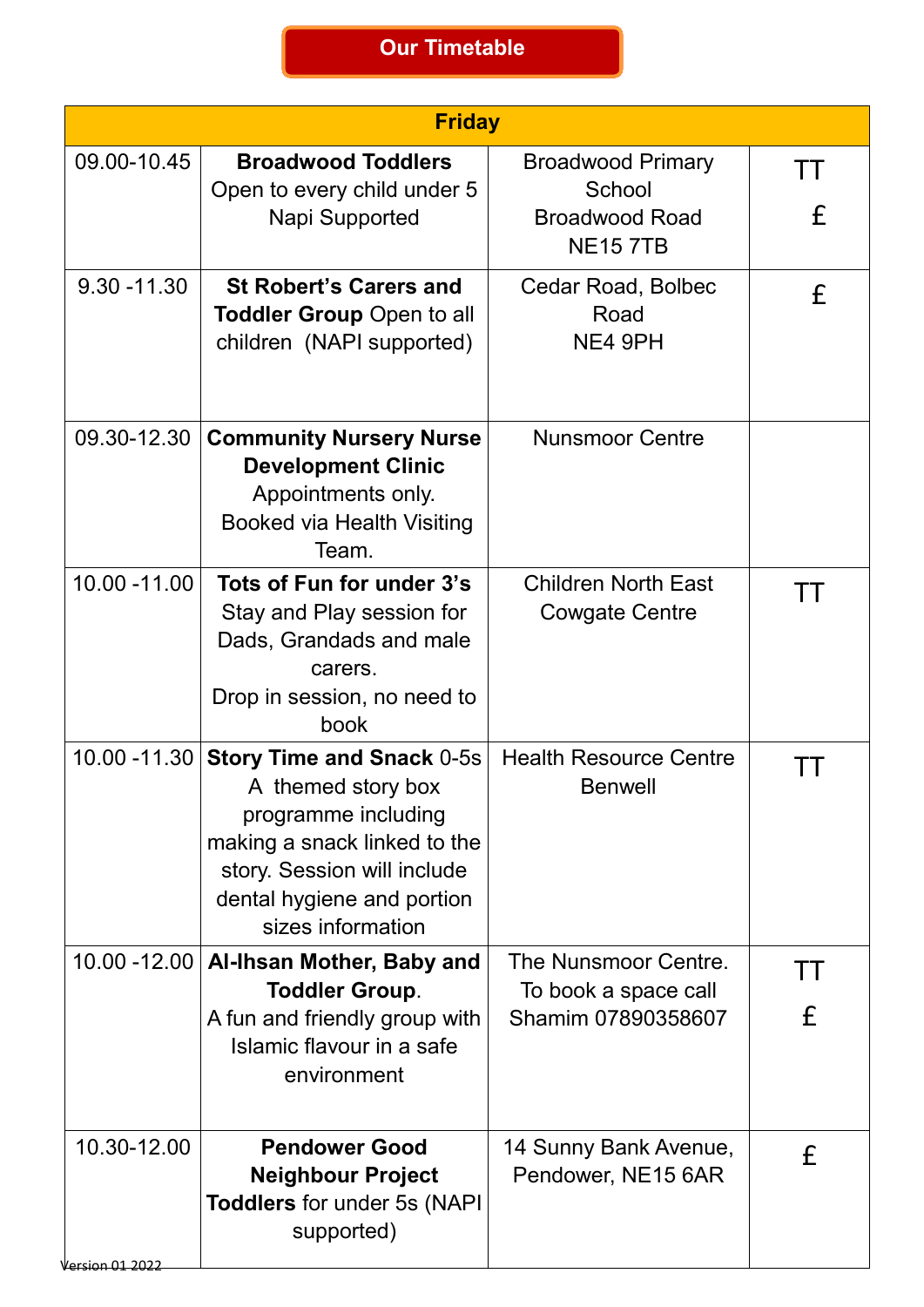|                 | <b>Friday</b>                                                                          |                                                                          |   |
|-----------------|----------------------------------------------------------------------------------------|--------------------------------------------------------------------------|---|
| $10.15 - 11.45$ | <b>Westgate Road Baptist Toddlers</b><br>for under 5's<br>(NAPI supported)             | Westgate Hill<br>Baptist Church, 366,<br><b>Westgate Road</b><br>NE4 6NX | £ |
| 11.00 - 14.00   | <b>Education, Employment, Training</b><br>Support 16+<br>email: nbyp1000@btconnect.com | <b>North Benwell</b><br><b>Youth Project</b><br>0191 2983201             |   |
| 13.00-15.00     | <b>English Conversation Class</b><br>Email n.e.s.t@outlook.com                         | <b>Nunsmoor Centre</b>                                                   |   |
| $16.00 - 17.00$ | Gucci Gang (boys) 8-11 year olds<br>0191 2983201<br>email: nbyp1000@btconnect.com      | <b>North Benwell</b><br><b>Youth Project</b>                             |   |
| 16.30-18.30     | Masquer-aid                                                                            | <b>Children North East</b>                                               |   |
|                 | A peer support group for people who<br>have recently found out they are                | <b>Young Peoples</b><br>Service                                          |   |
|                 | neurodivergent, or are waiting for<br>diagnosis                                        | 4 Graingerville<br><b>North</b>                                          |   |
|                 | <b>Referral only</b>                                                                   | 0191 2733997                                                             |   |
|                 | For further information please<br>contact                                              | From $5th$<br>November                                                   |   |
|                 | rhoda.morrow@children-ne.org.uk                                                        |                                                                          |   |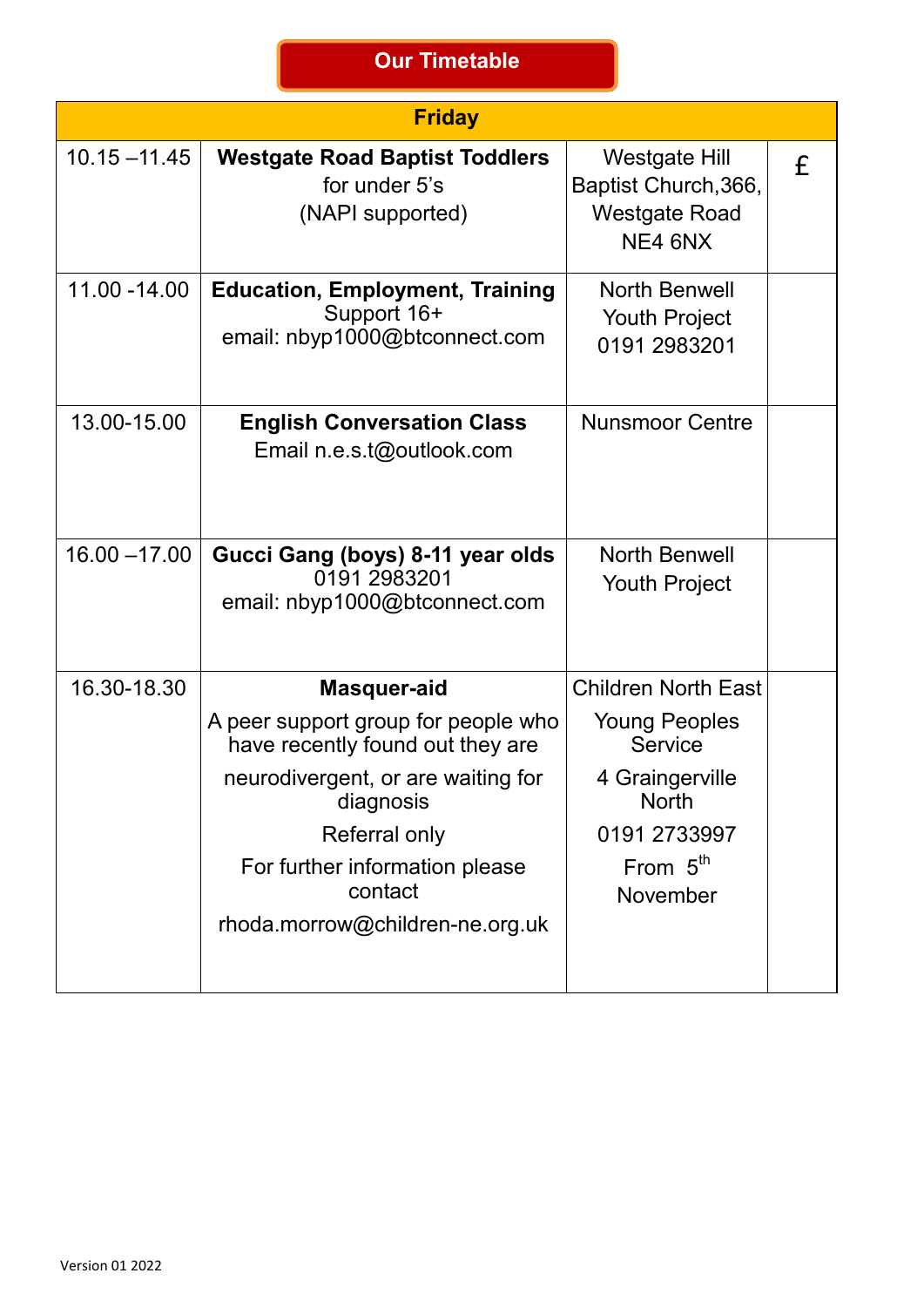|             | <b>Saturday</b>                                       |                                                                                |  |
|-------------|-------------------------------------------------------|--------------------------------------------------------------------------------|--|
| 09.45-10.30 | Jellyfish and Bees @ St J's & B's<br>Napi Supported   | St James and St<br><b>Basils Church</b><br><b>Fenham Hall Drive</b><br>NE4 9EJ |  |
| 10-11.30    | <b>Family Cook Play and Learn</b><br>0-10's years old | <b>Health Resource</b><br>Centre                                               |  |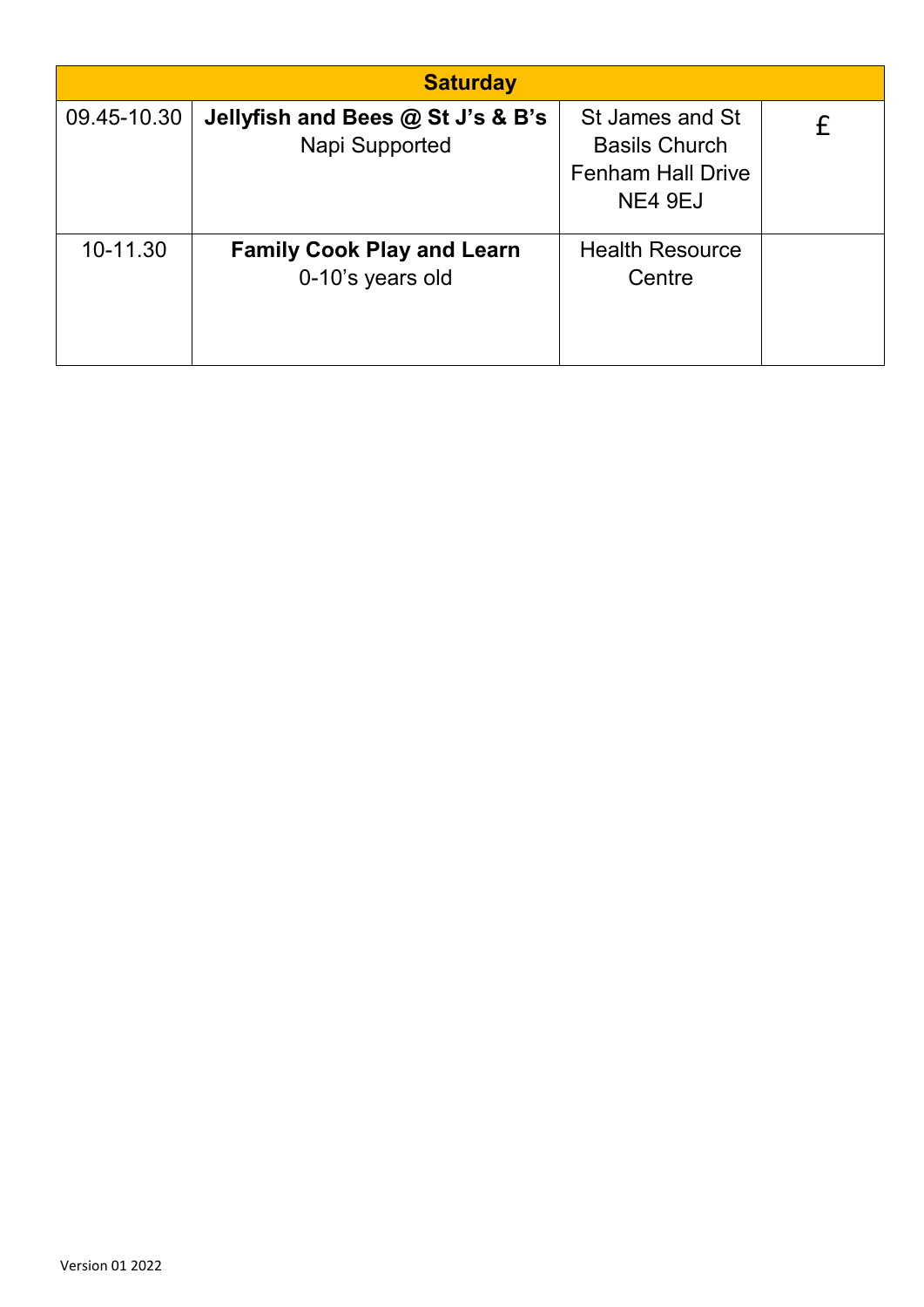## Our Digital activities

Visit the Our Newcastle YouTube channel and search Children and Families Newcastle for stories, songs and activities.

On our Facebook page, we post songs, stories and ideas for activities and crafts .Go to our Facebook page and ask to join:

**<https://www.facebook.com/groups/surestartwestriverside/>**

**Healthworks Resource Library** 

[https://www.healthworksnewcastle.org.uk/about](https://www.healthworksnewcastle.org.uk/about-us/our-resource-library/)-us/our-resource-library/

Useful links for help, advice and support:

Parent Talk - [Support for Parents from Action For Children](https://parents.actionforchildren.org.uk/)

https://parents.actionforchildren.org.uk/

[Start4Life \(www.nhs.uk\)](https://www.nhs.uk/start4life) - NHS help and advice during pregnancy, birth and parenthood

#### **Contact**

htpps://contact.org.uk/health-for-families/information-advice-services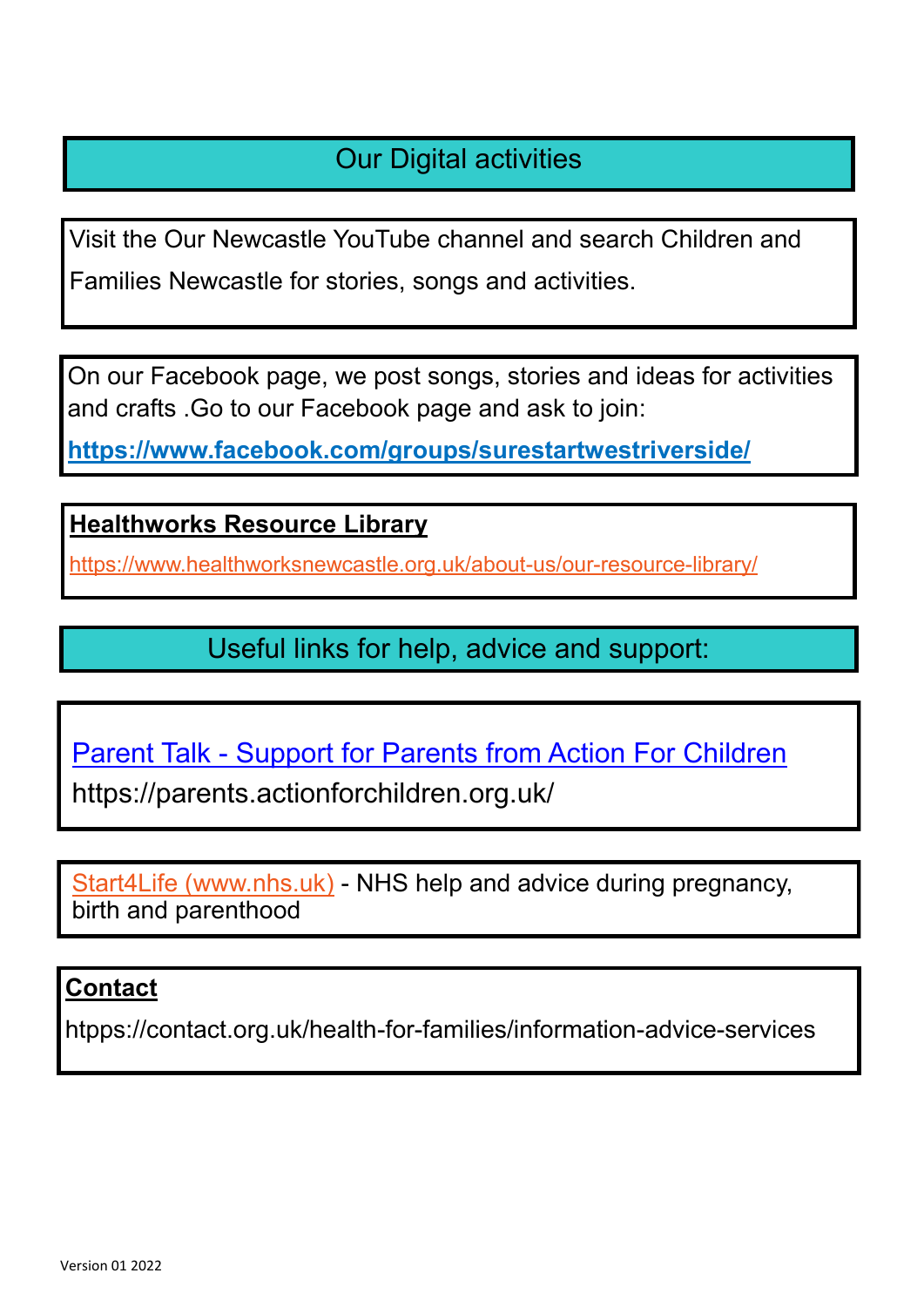

### **Inner West and Partners' venues**

| <b>Venue</b>                                                        | <b>Address</b>                                                                                                                                                            |
|---------------------------------------------------------------------|---------------------------------------------------------------------------------------------------------------------------------------------------------------------------|
| <b>Nunsmoor Centre</b>                                              | Studley Terrace, Fenham,                                                                                                                                                  |
| 0191 2774400                                                        | NE4 5AH                                                                                                                                                                   |
|                                                                     | <b>Nunsmoor Centre Trust - Home</b>                                                                                                                                       |
|                                                                     | (facebook.com)                                                                                                                                                            |
| <b>Venue</b>                                                        | <b>Address</b>                                                                                                                                                            |
| <b>Riverside Community</b><br><b>Health Project</b><br>0191 2260754 | <b>Carnegie House</b><br>Atkinson Road, NE4 8XS<br>www.riversidechp.co.uk<br>all@riversidechp.co.uk<br><b>Riverside Community Health Project -</b><br>Home (facebook.com) |
| <b>Venue</b>                                                        | <b>Address</b>                                                                                                                                                            |
| <b>Healthworks</b>                                                  | Heath Resource Centre, Adelaide Terrace,                                                                                                                                  |
| 0191 2724244                                                        | Benwell, NE4 8BE                                                                                                                                                          |
|                                                                     | www.healthworksnewcastle.org.uk<br><b>Healthworks Newcastle   Facebook</b>                                                                                                |
|                                                                     |                                                                                                                                                                           |

**For up to date information on NAPI supported activities ring 0191 2656158 or visit:** [www.napi.org.uk](http://www.napi.org.uk)

**For more information on our activities and services go to:**

**<https://www.facebook.com/groups/surestartwestriverside/>**

**or phone 0191 2774400 and leave a message or email surestart@newcastle.gov.uk**

Version 01 2022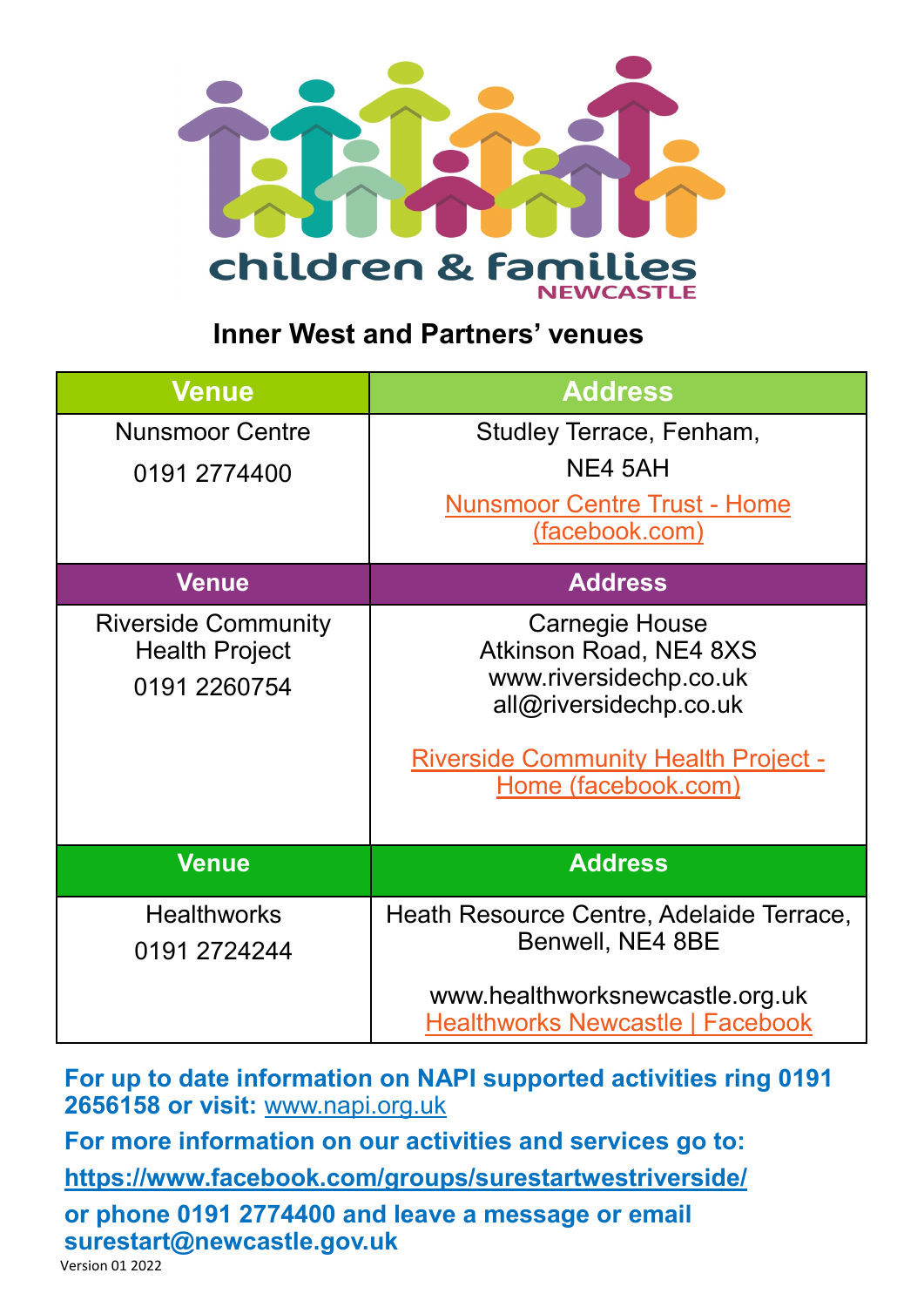

# **Inner West's and Partners' venues**

| Venue                      | <b>Address</b>                        |
|----------------------------|---------------------------------------|
| <b>Action For Children</b> | Wesley House, Bond Court, NE4 8BA     |
| 0191 272 4990              | https://www.actionforchildren.org.uk/ |

| <b>Venue</b>                                                                                                                                             | <b>Address</b>                                                                                                           |
|----------------------------------------------------------------------------------------------------------------------------------------------------------|--------------------------------------------------------------------------------------------------------------------------|
| <b>Children North East at The</b><br><b>Cowgate Centre</b><br><b>Families &amp; Parenting:</b><br>0191 272 7824<br>Families.admin@children-<br>ne.org.uk | Houghton Avenue, Cowgate, NE5 3UT<br>https://children-ne.org.uk<br>https://www.facebook.com/<br><b>ChildrenNorthEast</b> |
| <b>Venue</b>                                                                                                                                             | <b>Address</b>                                                                                                           |
| <b>Children North East Young</b><br><b>Peoples Service:</b><br>0191 273 3997                                                                             | 4 Graingerville North Westgate Rd<br><b>Young People - Children North East</b><br>(children-ne.org.uk)                   |